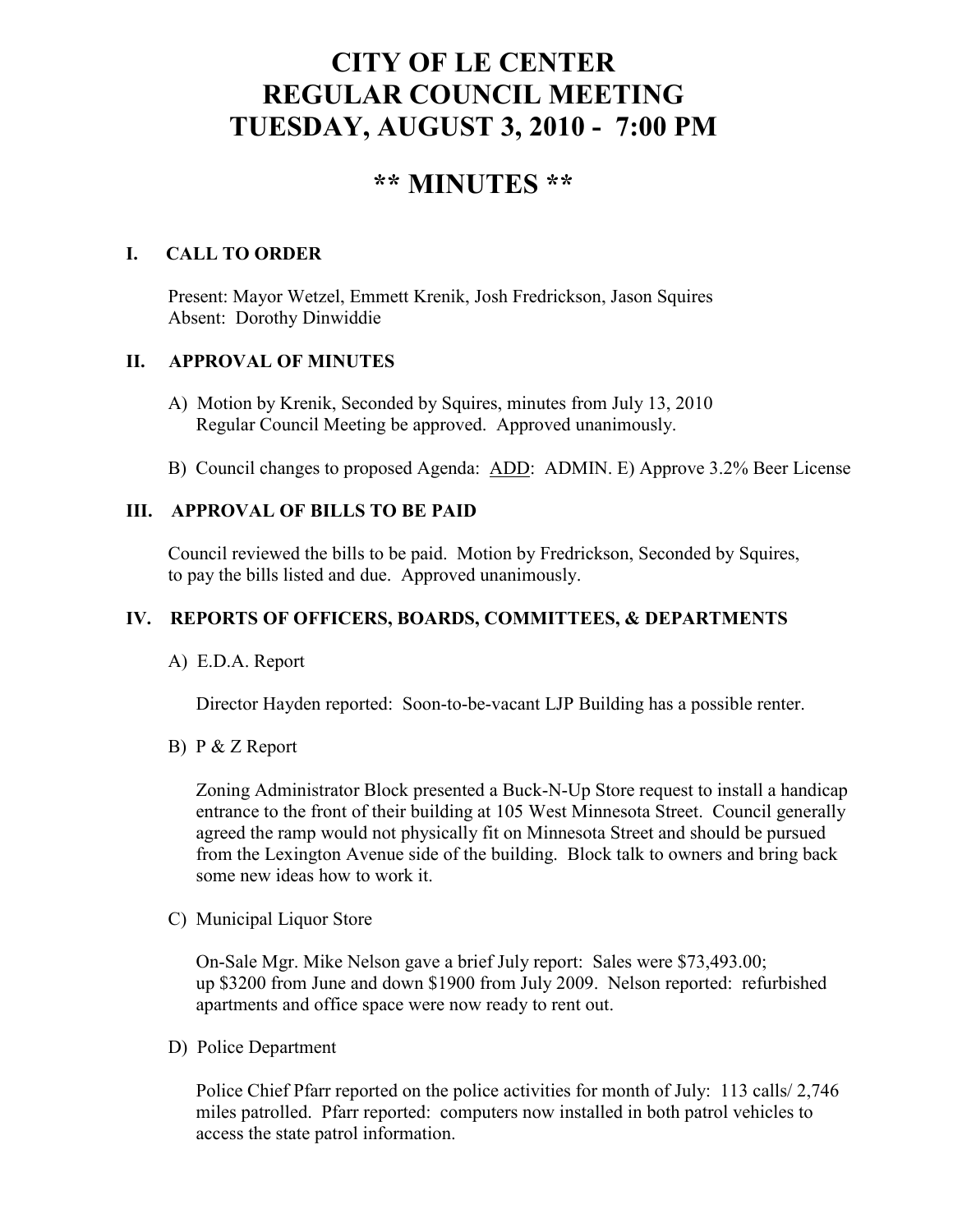E) Water, Sewer, Streets, Parks

Public Works Superintendent Curt Roemhildt gave his monthly report:

- Streets- crack sealing is completed and ready for sealcoat on those targeted streets/ blacktop done on Mill, Tyrone, & Washington streets/ CenterPoint Energy is now doing the private service lines on their gas project along Maple and Tyrone streets.
- •Wastewater- Fredrickson ready to sandblast and paint that tank now.
- •Watertower- company will come next week to clean the exterior of the tower.
- •WTP- cost of redwood landscaping chips for around building: \$675.00.
- Parks- during county fair; city will maintain baseball bathrooms/ fair assoc. all others.
- F) Bolton & Menk Engineering
	- 1) 2010-11 USDA Project- engineer & city council finally met with USDA officials in early August/ currently working on Phase II of the application.
	- 2) 2010 Minnesota Street Project
		- a) Motion by Squires, Seconded by Krenik, order now 22 new LED replacement streetlight heads  $\omega$  cost estimate = \$32,120.00. Approved unanimously.
		- b) "Leave well enough alone." This issue has passed.
		- c) Policy stays as is: every lot gets sewer & water connections stubbed automatically.
- G) Pool Report

 City Clerk Collins gave the July pool report: Sales were \$7,890.00, up slightly from previous years. Yearly total is \$30,456.80.

#### **V. PUBLIC FORUM**

 Le Sueur County Fair representative Nancy Stauff reported on the progress of the upcoming county fair. Yes- permission to use outfield grass again for laser tag.

#### **VI. OLD BUSINESS**

- A) No issue. Sunny Terrace delinquent water bill paid in full today.
- B) Steve Brockway (450 South Cordova Avenue) abate nuisance status: council agreed he has been given enough time to comply. Motion by Wetzel, Seconded by Fredrickson, Attorney Moran sue the matter out in court. Approved unanimously.
- C) Bob Guggisberg (385 No. Montgomery Avenue) request to improve alley: (see letter) with Mr. Guggisberg the only one expressing interest in improving the alley, and the city having no money available for improvement; council agreed alley stays "**as is**."